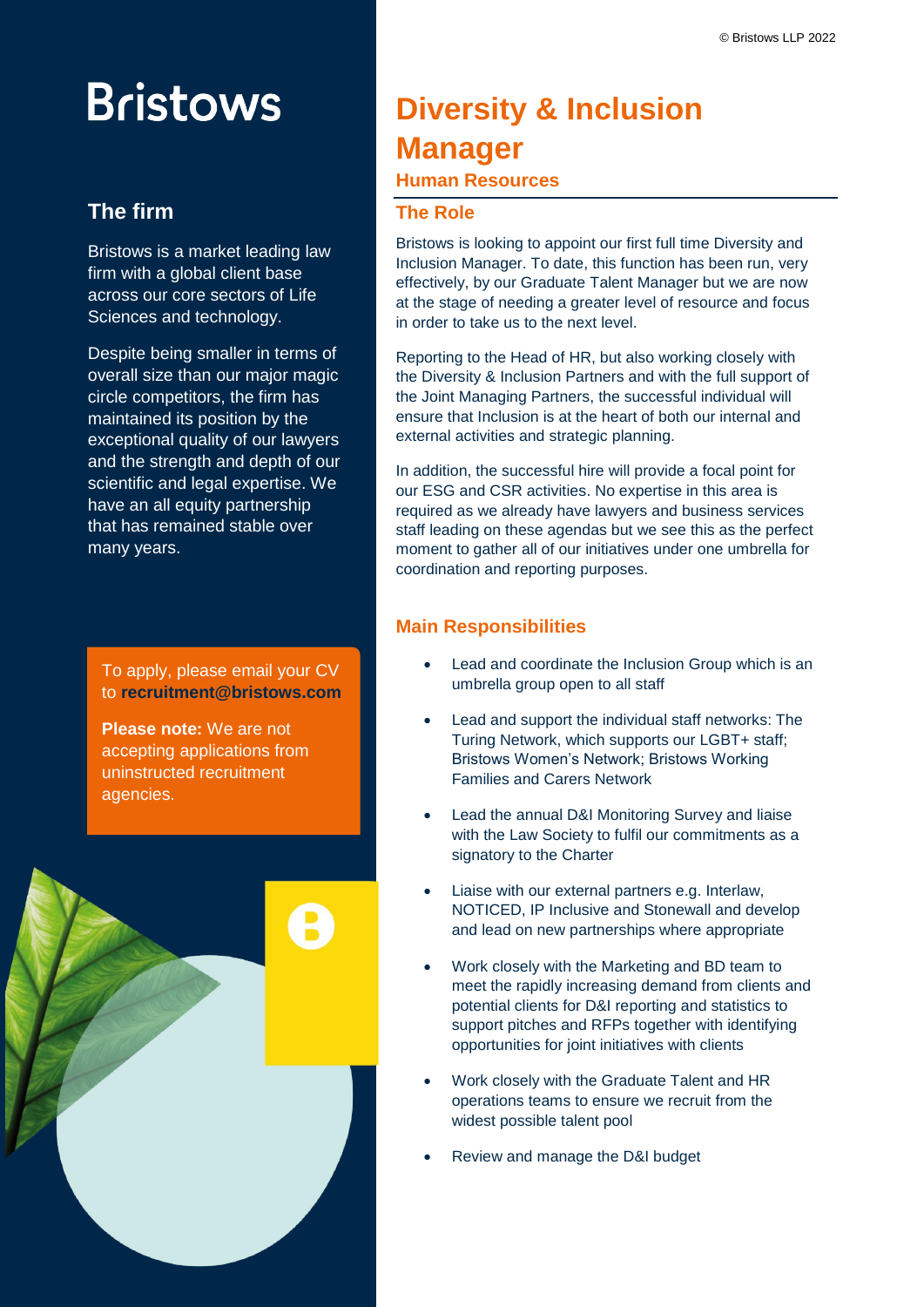- Work closely with the broader HR team to ensure that D&I is embedded across all people focussed projects, and initiatives
- Maintain and share up to date knowledge of new legislation and best practice within the D&I field
- Review and develop policies and procedures
- Update and maintain the D&I pages of our intranet and website

#### **Skills required**

- A passion for the D&I agenda and proven track record in this area
- First rate communication skills, both verbal and written
- Highly organised with excellent project management experience
- A proactive approach in order to identify and drive forward necessary changes
- Collaborative approach good at building relationships and influencing. A good team player
- Appreciation of the dynamics of a partnership culture
- Non-judgemental strong appreciation of the sensitivities inherent in balancing a range of interests and needs within a diverse population
- A self-starter with the skills to lead and inspire teams on individual projects
- A flexible style combining strategic thinking and the ability and appetite to be hands on when required
- High level of personal and professional integrity.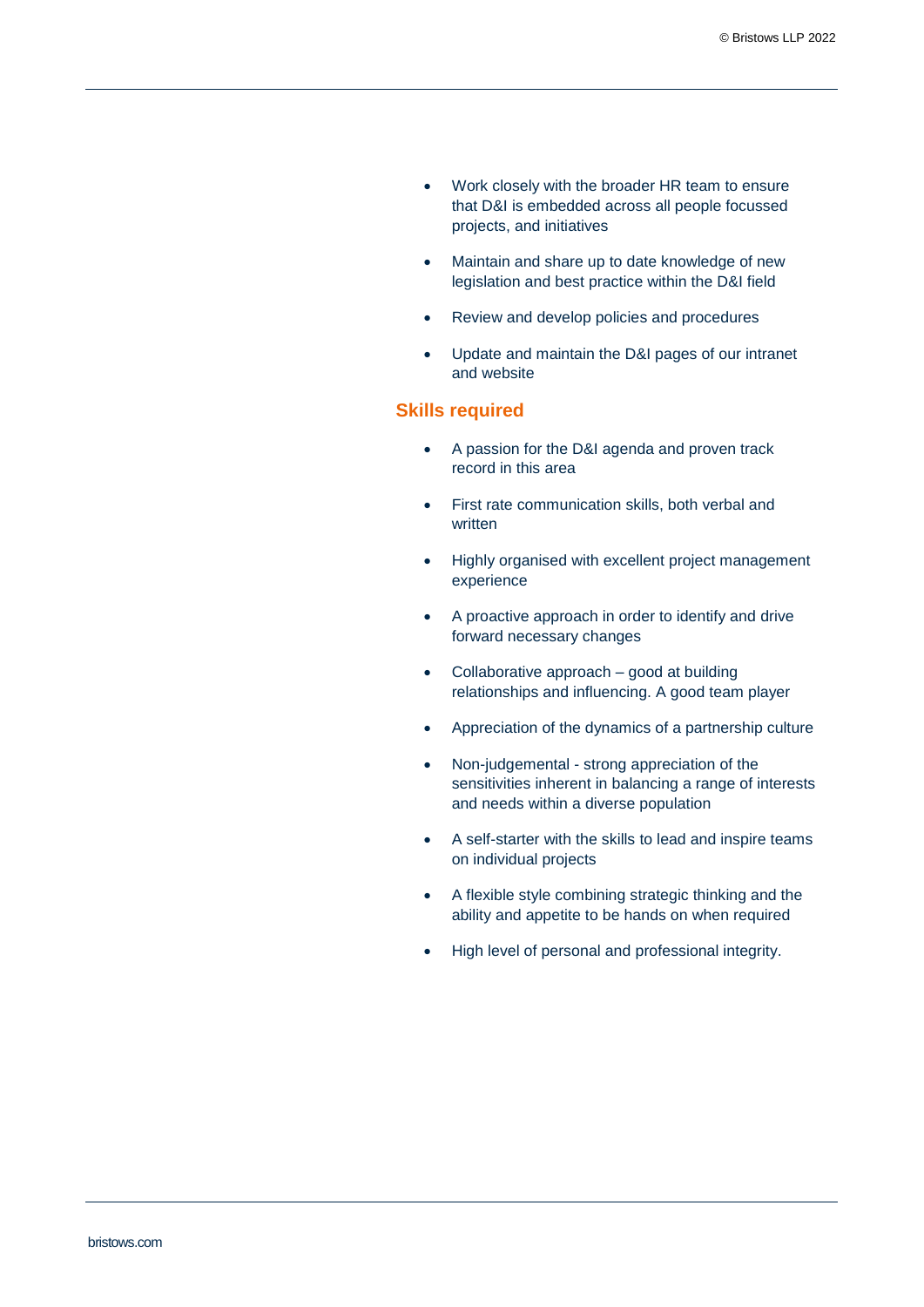### **Training & career progression**

We aim to have a coaching culture with regular informal feedback to supplement the formal appraisal process.

Numerous opportunities exist for formal training both within the firm and also externally and our Learning & Development team are on hand to advise on any additional needs or interests. Personal and professional development is much valued at all levels so we have a generous budget which enables us to meet most ad hoc requests for additional training.

#### **Our values & culture**

With around 300 staff and partners in total and one UK location, we are able to maintain a friendly atmosphere where everyone is able to get to know each other and many policies and practices can operate on a trust basis.

We are based in modern offices at Blackfriars and very much value face to face collaboration and the social element of working relationships. However, as we emerge from the Covid-19 pandemic, we have introduced a Remote Working Policy which enables staff to work in an agile way – we don't monitor attendance but simply ask that everyone spends on average across the year more time in the office than out of it. We provide a comprehensive home working set up including lap top, additional monitors, mouse, keyboard, headphone, chair etc as required.